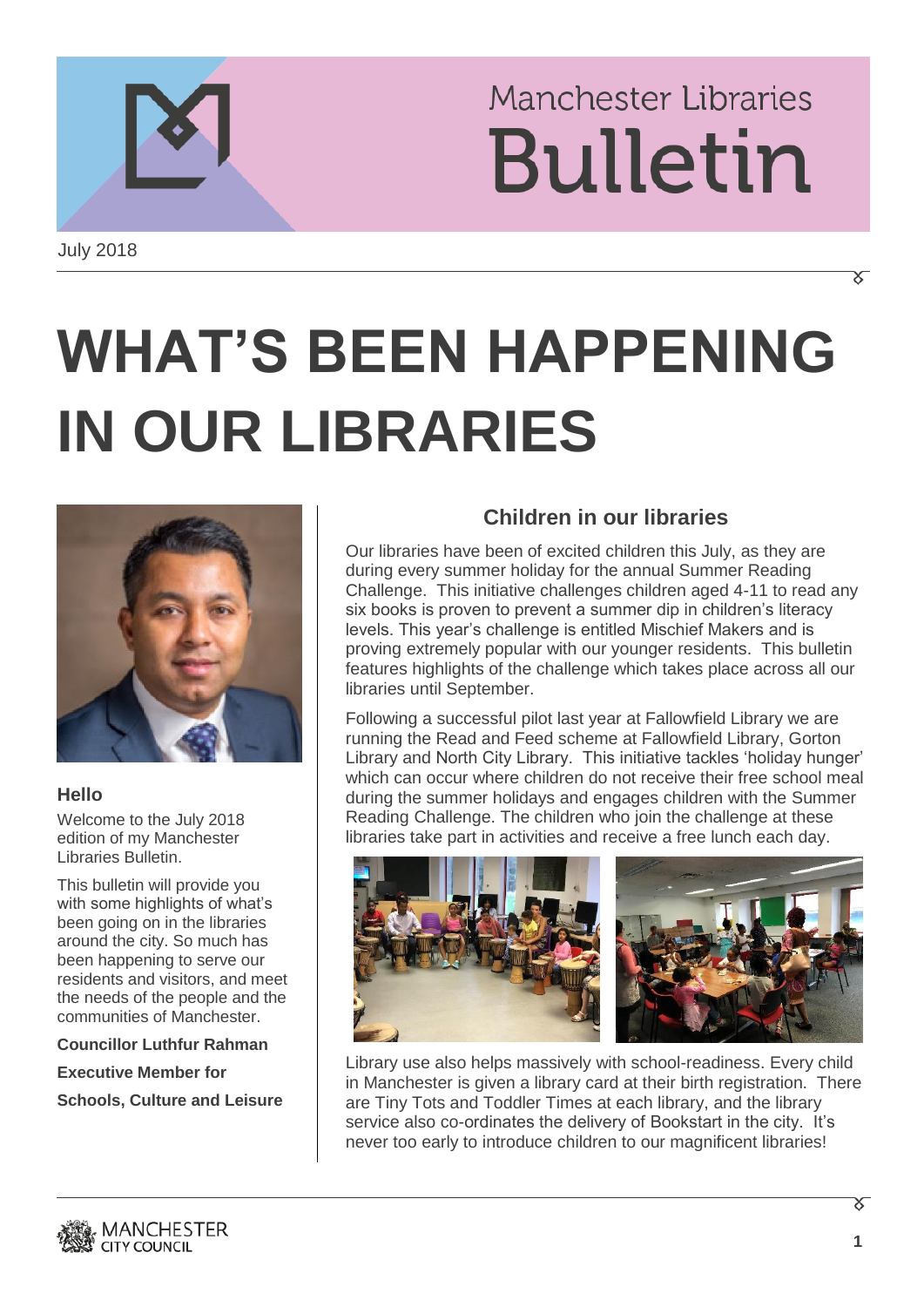



July 2018

#### **Mischief Makers –**

#### **Summer Reading Challenge**

#### **Longsight Library and The Big Book Bash.**

The Big Book Bash is an annual activity that is part of Stanley Grove Primary Academy's ongoing to commitment to linking creativity and literacy in the local community.



Library staff promoted the Summer Reading Challenge dressed as Dennis the Menace with a giant Gnasher and then delivered a fantastic hands on animation activity.



This year was very special as they joined forces with Manchester Children's Book Festival, taking the festival's funday activity out of the city centre into Longsight.

Nearly 200 people came to the library when the library joined up with Manchester Museum to read the book A Lottie Lipton Adventure - the Egyptian Enchantment. Children and families designed Shabtis which became the characters of their animations featuring Manchester Museum backdrops.



#### **Abraham Moss Library**

Children from Abraham Moss Community School had a surprise visit to Abraham Moss Library as an end of term treat. "That Poetry Bloke" Craig Bradley paid us a whistlestop visit to build excitement for Mischief Makers. Children and teachers were hysterical with laughter at his rhyming antics and rhythmic tongue-twisters.



Craig touched all our hearts when he encouraged one young boy with severe hearing and visual impairments to stand up and help him recite "Three Young Fellers, They Felt Smart." It was great to see such an inclusive approach. Crumpsall kids are very keen readers and always keen to attend our summer activities.

#### **Gold Medals for Beswick Library kids**



This year's Summer Reading Challenge has started quickly at Beswick – lots of children have already got their Gold Medals! Fingers crossed for that Grand Prize of a bike!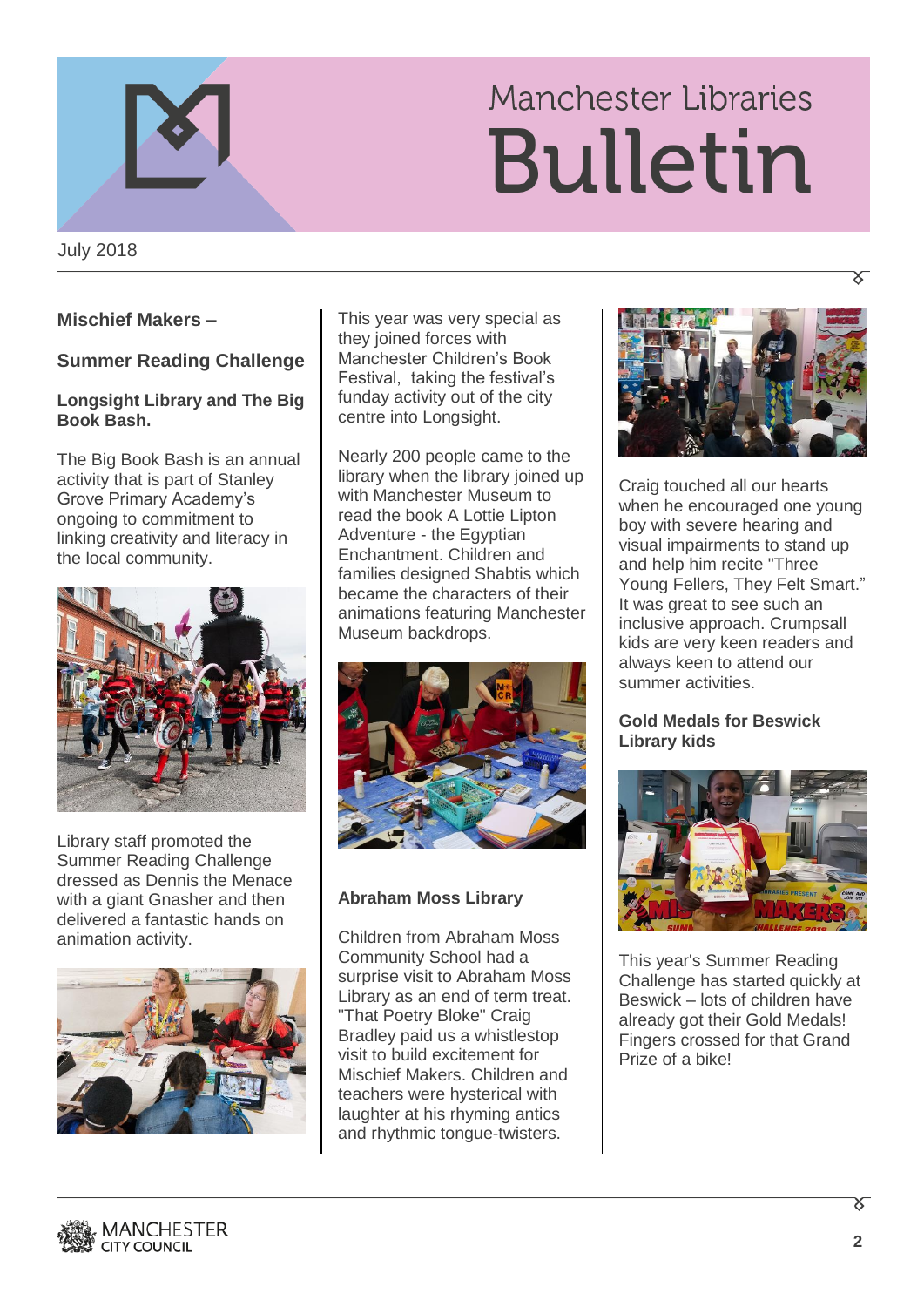### Manchester Libraries **Bulletin**

July 2018

#### **Science and Industry Museum at Beswick Library**



East Manchester has had a great start to their buzzy summer activities with Jenny and Tom from Manchester Science and Industry Museum coming to Beswick Library to show us how to make paperengineered bee puppets in a Hive. Lots of children from local schools such as Ashbury Meadow and Church of the Resurrection came to join the Summer Reading Challenge and the Bee workshop.



**Read and Feed** 

Read and Feed is a first for North City Library. The library is hosting activities and a free lunch for kids to combat holiday hunger this summer when they get signed up for Mischief Makers.



**Bee in the City – Be a Reader!**



We're buzzing to have teamed up with Bee in the City this summer. Come into Central Library and start ticking off the super-size and little bees in your trail map. You can find more bees at Didsbury, North City, Forum and Longsight libraries. Families are able to join the Bee a Reader Challenge from Read Manchester and pick up an entry form for our bee themed writing competition for 7-16 year olds.

**Forum and Disbury libraries**

The Forum and Didsbury Library are honoured to be - Bee in the City locations. The mini bees have been designed and created by local school children, youth groups/ Storytime groups and adult creative groups and are attracting lots of welldeserved attention.



You'll find Beeatrice and Willow Garden in Didsbury Library, designed by the Didsbury storytime group, and Paint Pots adult art group, with finishing touches by local artists, Fi and Jo. We are absolutely delighted with our bees and very proud of all involved. It has been so nice seeing school children bring their families along to see and take a picture with their bees.